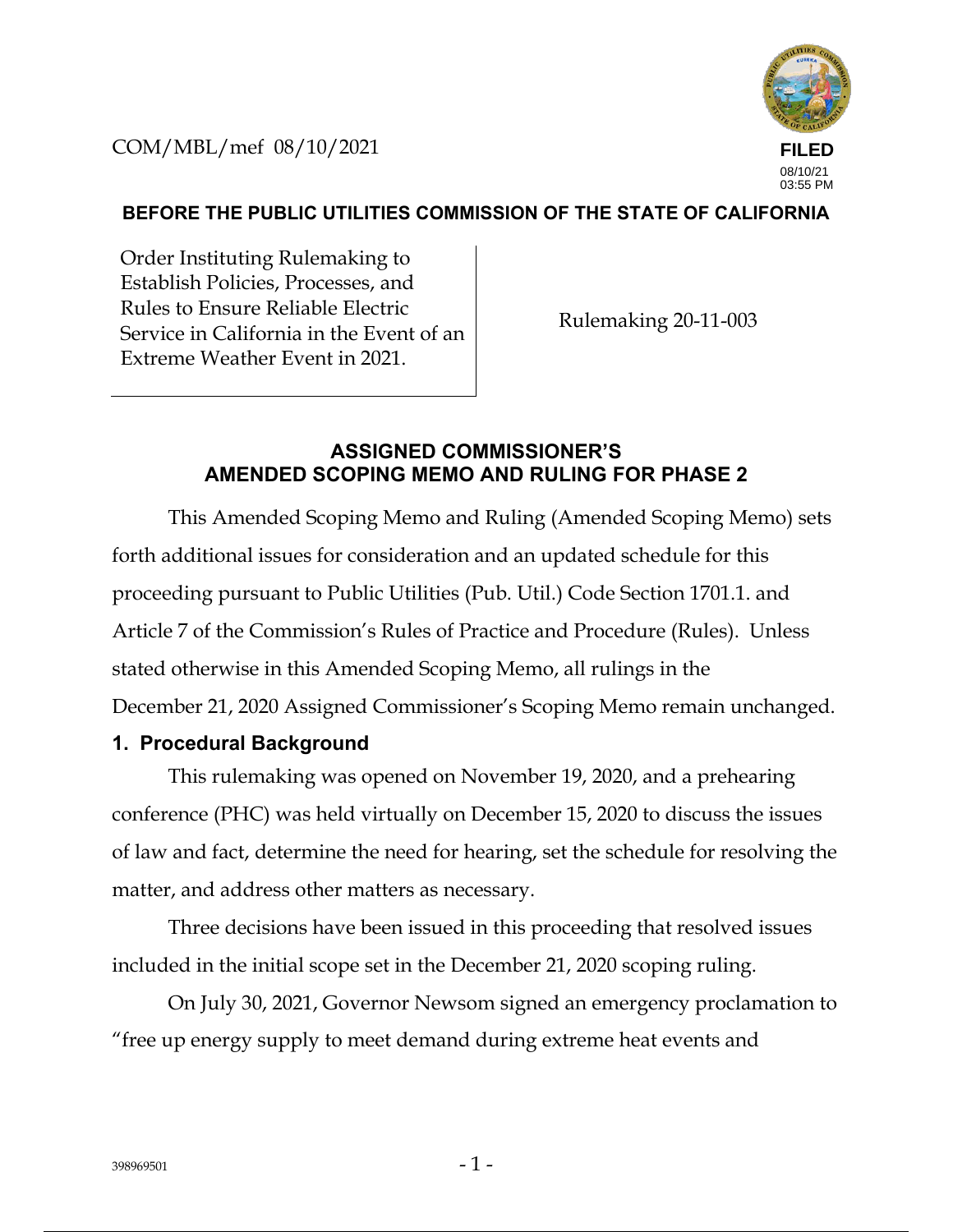wildfires that are becoming more intense and to expedite deployment of clean energy resources this year and next year."<sup>1</sup>

Among the directives included in the July 30, 2021 emergency proclamation is that:

all energy agencies shall act immediately to achieve energy stability during this emergency, and the California Public Utilities Commission is requested to do the same. In particular, the California Energy Commission is directed, and the California Public Utilities Commission and the [California Independent System Operator] (CAISO) are requested, to work with the State's load serving entities on accelerating plans for the construction, procurement, and rapid deployment of new clean energy and storage projects to mitigate the risk of capacity shortages and increase the availability of carbon-free energy at all times of day.

The directive also states:

The California Public Utilities Commission is requested to exercise its powers to expedite Commission actions, to the maximum extent necessary to meet the purposes and directives of this proclamation, including by expanding and expediting approval of demand response programs and storage and clean energy projects, to ensure that California has a safe and reliable electricity supply through October 31, 2021, to reduce strain on the energy infrastructure, and to ensure increased clean energy capacity by October 31, 2022.

The California Energy Commission (Energy Commission) has conducted a summer reliability analysis to estimate the potential gap between supply and

<sup>1</sup> *See* https://www.gov.ca.gov/2021/07/30/governor-newsom-signs-emergencyproclamation-to-expedite-clean-energy-projects-and-relieve-demand-on-the-electrical-gridduring-extreme-weather-events-this-summer-as-climate-crisis-threatens-western-s/ (Press Release) and https://www.gov.ca.gov/wp-content/uploads/2021/07/Energy-Emergency-Proc-7-30-21.pdf (Proclamation of a State of Emergency).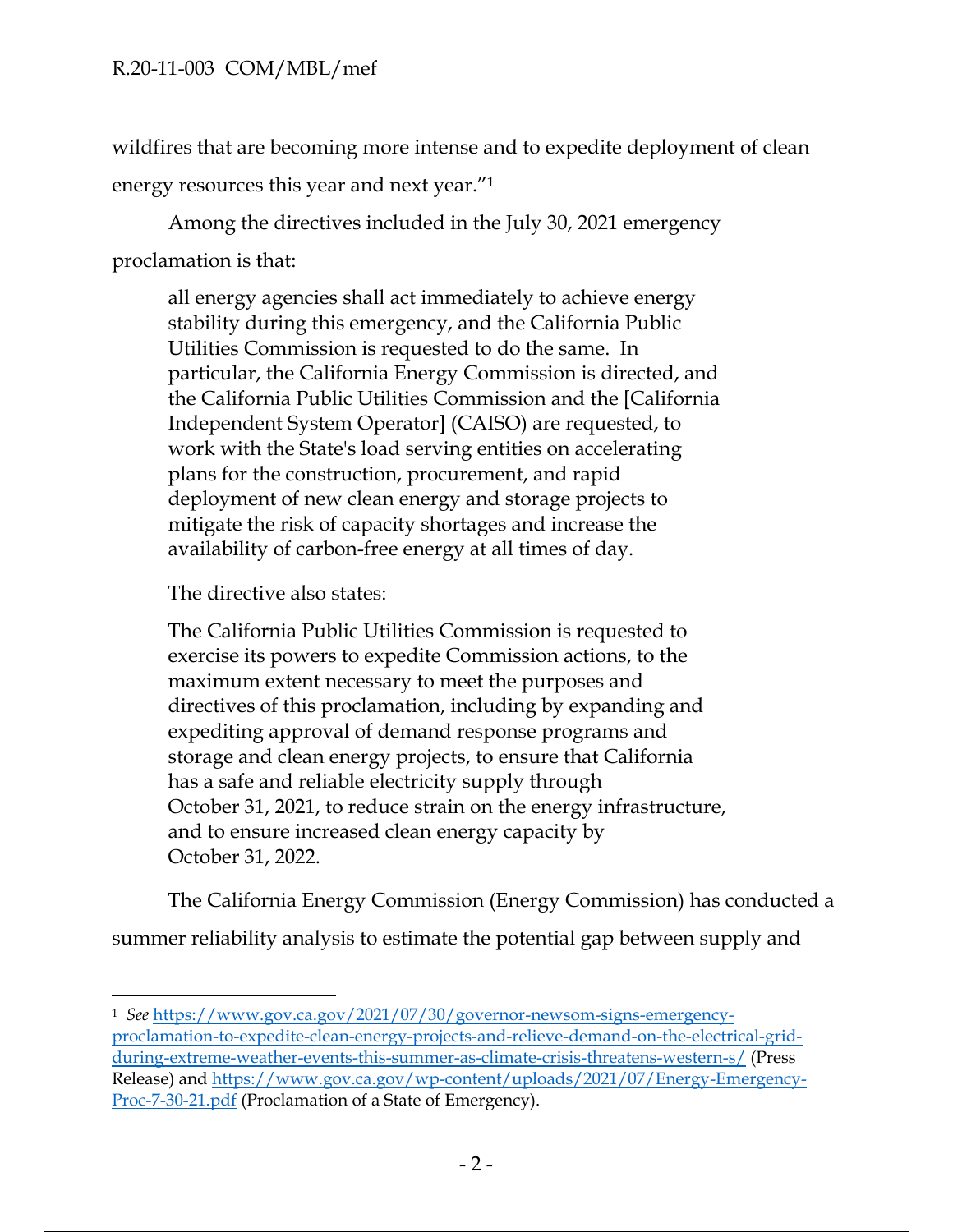### R.20-11-003 COM/MBL/mef

demand under average and extreme weather conditions similar to those in summer 2020. The Energy Commission's analysis for 2022 projects what could be up to a 5,000 megawatt shortfall in the CAISO balancing authority, of which approximately 90% represent the shortfall of investor owned utilities (IOUs), California community choice aggregators (CCAs), and electric service providers (ESPs) that are subject in whole or part to Commission regulation or orders. We anticipate Energy Commission staff will present the draft analysis at its August 11, 2021 voting meeting and take public comment, and the Energy Commission is scheduled to consider adopting the analysis at its September 8, 2021 business meeting. 2

For this reason, we issue this Amended Scoping Ruling and Memo (Amended Scoping Ruling) setting forth scope and schedule. A ruling to the parties dated August 2, 2021 set forth the proposed scope and schedule, and we have modified both in response to comments received on August 6, 2021. An expedited process is essential to ensure there is adequate supply and demand management to achieve electrical system reliability in 2022 and 2023.

### **2. Scope of Phase 2**

This phase of the proceeding will be known as "Phase 2 – Reliability for 2022-23 - Update" (Phase 2). Alliance for Retail Energy Markets/Direct Access Customer Coalition (AReM/DACC), American Clean Power (ACP, formerly American Wind Association of California), Bloom Energy, CAISO, California Efficiency + Demand Management Council (CEDMC) *et al*,, California Energy Storage Alliance (CESA), California Environmental Justice Alliance (CEJA) *et a*l., California Large Energy Consumers Association (CLECA), Independent Energy

<sup>2</sup> https://www.energy.ca.gov/sites/default/files/2021-07/2021-08-11\_Agenda\_ADA.pdf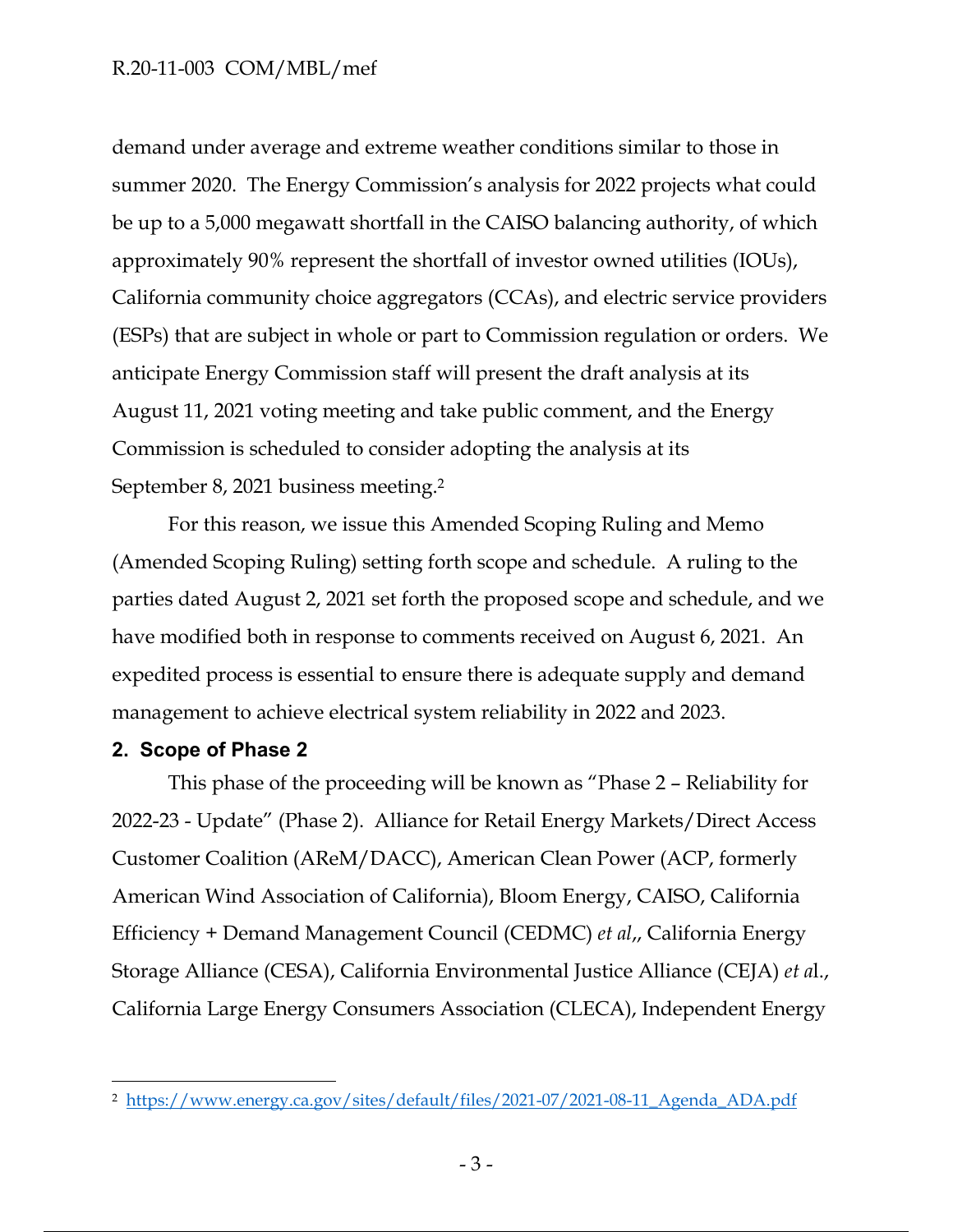Producers Association (IEP), Middle River Power (MRP), OhmConnect, Pacific Gas and Electric Company (PG&E), Protect our Communities Foundation (PCF), San Diego Gas & Electric Company (SDG&E), Solar Energy Industries Association, Southern California Edison Company (SCE), and Vehicle-Grid Integration Council (VGIC) each filed timely comments on August 6, 2021.

Considering the comments filed, the scope of Phase 2 will examine the following additional supply and demand side resources and changes to current requirements needed to meet Governor Newsom's emergency proclamation:

- 1. Increase peak and net peak supply resources in 2022 and 2023
	- (a) Expedited generation and energy storage procurement, including utility-owned generation and third party generation, and expedited contracting and other processes
	- (b) Updates to Resource Adequacy requirements
	- (c) CAISO's Capacity Procurement Mechanism authority
	- (d) Analysis of need/net-short particularly at net peak – and resources available to meet this need, in light of recent trends in weather and resource availability
	- (e) Integrated Resource Planning (IRP) procurement mechanisms to accelerate online dates
	- (f) Planning Reserve Margin adjustment for 2022 and/or 2023
	- (g) Interconnection
	- (h) Other opportunities to increase supply
- 2. Reduce peak and net peak demand in 2022 and 2023
	- (a) Flex Alert
	- (b) Critical Peak Pricing
	- (c) Emergency Load Reduction Program (ELRP)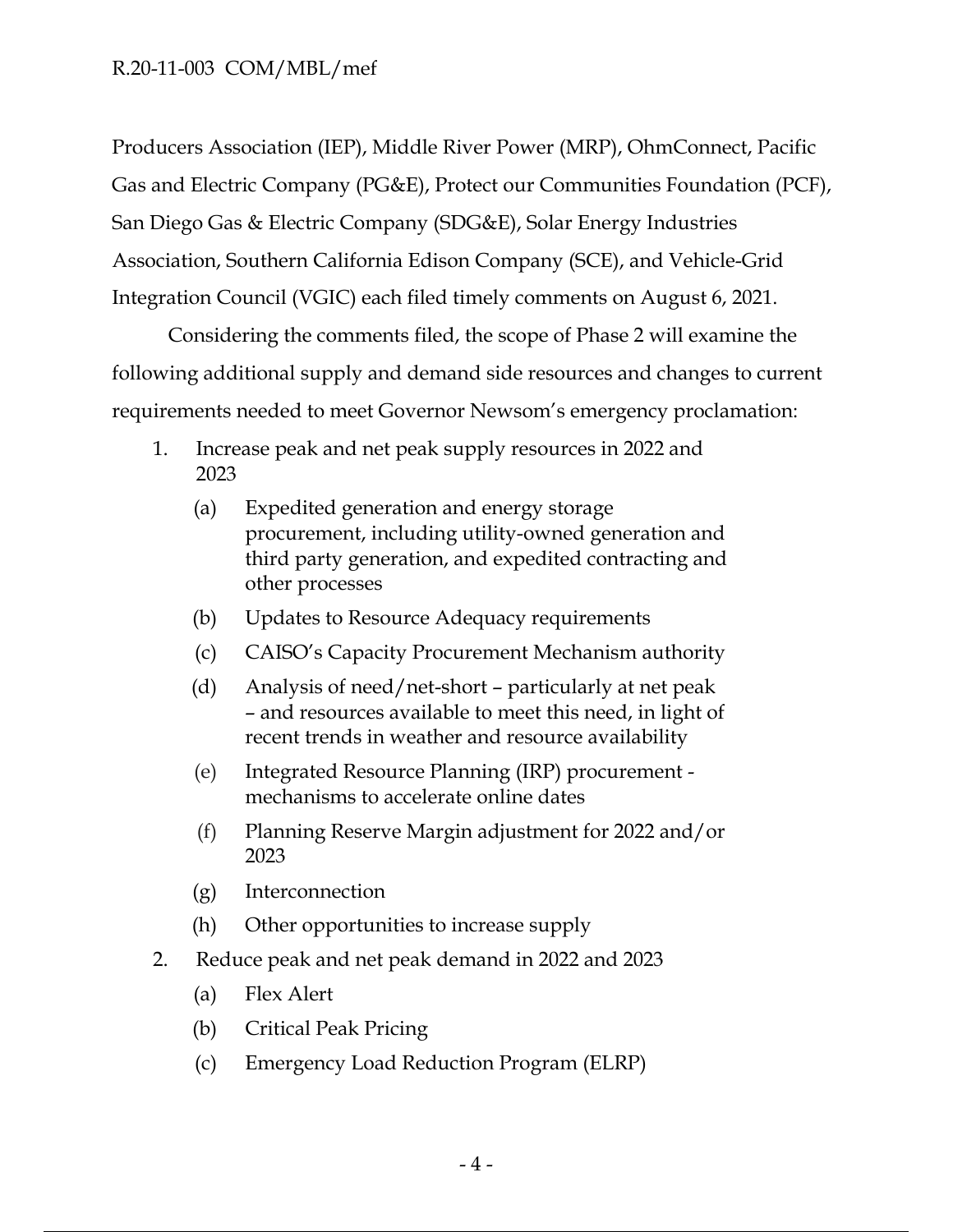- (d) Modifications to existing supply-side demand response programs (including IOU supply-side demand response programs, Demand Response Auction Mechanism (DRAM), and other third-party demand response)
- (e) New demand response programs or pilots including but not limited to the CEJA Just Flex Rewards (JFR), PG&E Power Saver Rewards Pilot (PSRP), and capacity bidding program with dispatch in real-time market
- (f) Electric vehicle participation in demand response or load management
- (g) Measures to minimize loss of demand response enrollment
- (h) Rate Structures, including pilot rates introduced for a limited period or limited to certain customer classes or subsets of such classes
- (i) Other opportunities to reduce demand or net demand including virtual power plants, distributed energy resource (DER) export, distributed generation
- 3. Memorandum or Balancing Accounts to cover cost of programs in 2022 and 2023.

Where existing proceedings (Energy Efficiency (Rulemaking (R.) 13-11-005), Microgrids (R.19-09-009), Self Generation Incentive Program (SGIP) (R.20-05-012)) will produce decisions designed to increase offerings under their purview, the record will be developed in the existing proceeding record and not in this proceeding. Parties wishing to influence outcomes in the listed proceedings shall participate in those proceedings. We will also serve this Scoping Memo on the service lists for the following proceedings, so parties to those proceedings are aware of this proceeding: IRP (R.20-05-003), RA (R.19-11-009), and DR (A.17-01-012 et al.).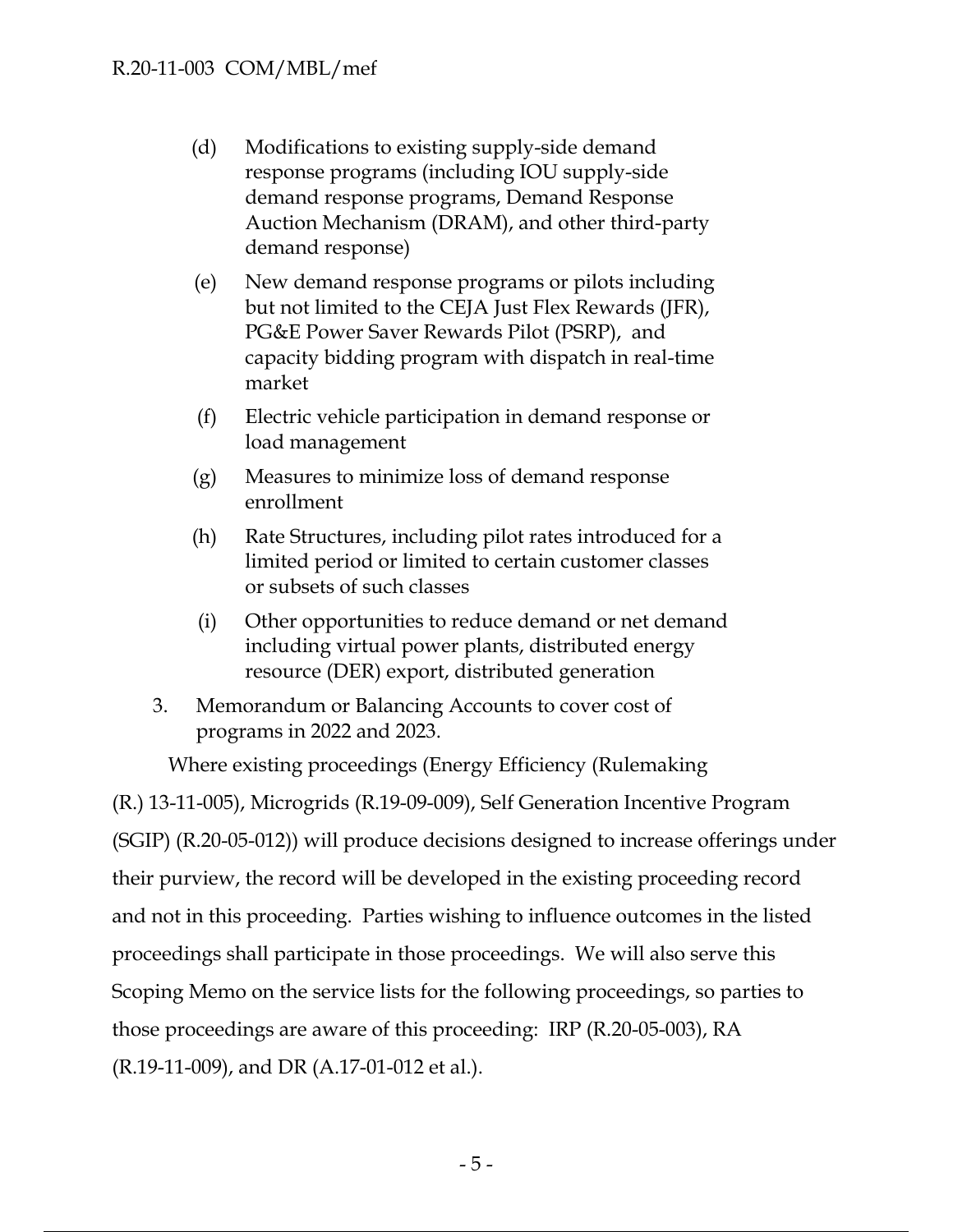All proposals submitted by parties, but not addressed in the Phase 1 decision, may be considered in this Phase. If a party recommends such a proposal, it shall refer to the proposal in its Opening Testimony or Opening Brief.

Issues currently scoped into this proceeding in the December 21, 2020 Assigned Commissioner's Scoping Memo remain in scope.

## **3. Schedule**

The following schedule for Phase 2 is adopted here and may be modified by the Administrative Law Judge(s) (ALJ) as required to promote the efficient and fair resolution of the Rulemaking.

| Event                                                                                          | Date due           |
|------------------------------------------------------------------------------------------------|--------------------|
| Preliminary ruling issued on Phase 2 schedule<br>and scope                                     | August 2, 2021     |
| Comments on preliminary ruling                                                                 | August 6, 2021     |
| Guidance to parties for party proposals to be<br>submitted as part of opening testimony        | August 11, 2021    |
| Staff concepts paper                                                                           | August 16, 2021    |
| Opening testimony served - All testimony shall be<br>sworn pursuant to Commission Rule 13.7(e) | September 1, 2021  |
| Reply testimony served                                                                         | September 10, 2021 |
| Opening briefs served and filed                                                                | September 20, 2021 |
| Reply briefs served and filed                                                                  | September 27, 2021 |
| Proposed Decision issued                                                                       | October 29, 2021   |
| <b>Final Decision</b>                                                                          | November 18, 2021  |

# **4. Intervenor Compensation Supplemental Filing**

All intervenors that are seeking or will seek a claim for intervenor

compensation at or above \$50,000 are directed to serve and file, concurrently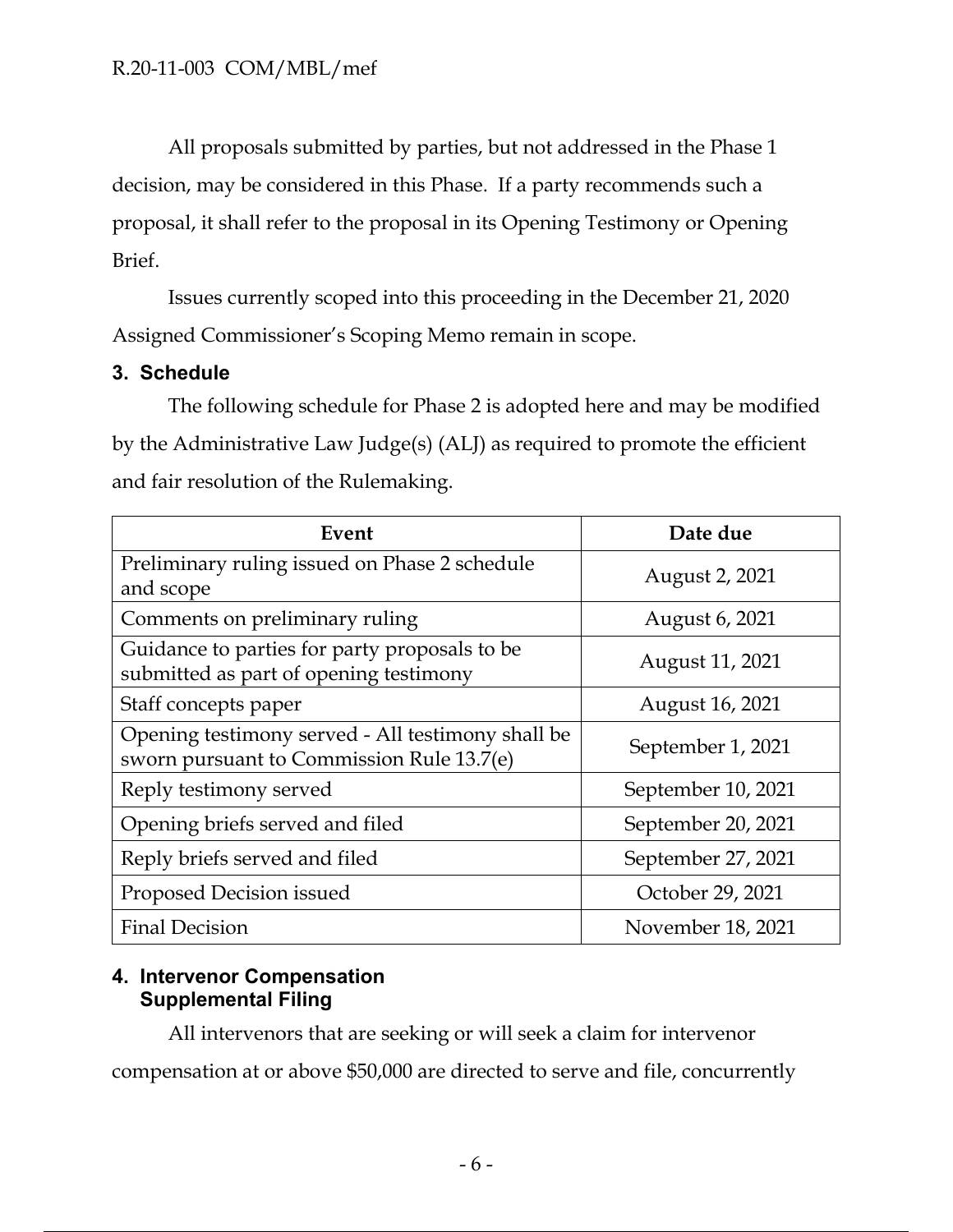## R.20-11-003 COM/MBL/mef

with their intervenor compensation claims, a supplemental summary of their claim. This concurrently filed supplemental summary shall include an aggregated listing of all filings, served exhibits, and individual activities for which they are claiming compensation, and an aggregated indication of the time allotted for each filing and activity. Each individual filing, served exhibit, and activity must be individually listed along with a listing of the individuals/persons the intervenor is claiming compensation for and the hours each individual/person allotted for that item or activity.

An example of the required information is below.

| <b>Participated in Prehearing Conference</b> |         |
|----------------------------------------------|---------|
| John Doe                                     | 2 hours |
| Jane Doe                                     | 2 hours |
| Served and Filed Comments on December 18     |         |
| ruling                                       |         |
| John Doe                                     | 4 hours |
| Jane Doe                                     | 4 hours |
| Served testimony - Exhibit INTERVENOR-1      |         |
| John Doe                                     | 3 hours |
| Jane Doe                                     | 3 hours |
| Other                                        |         |
| John Doe                                     | 3 hours |
| Jane Doe                                     | 3 hours |
| Dave Smith                                   | 4 hours |
|                                              |         |

#### **TOTAL HOURS 28**

The intervenor compensation claims will not be considered complete until this information is filed and there may be no interest accrual on these claims if this information is not provided.